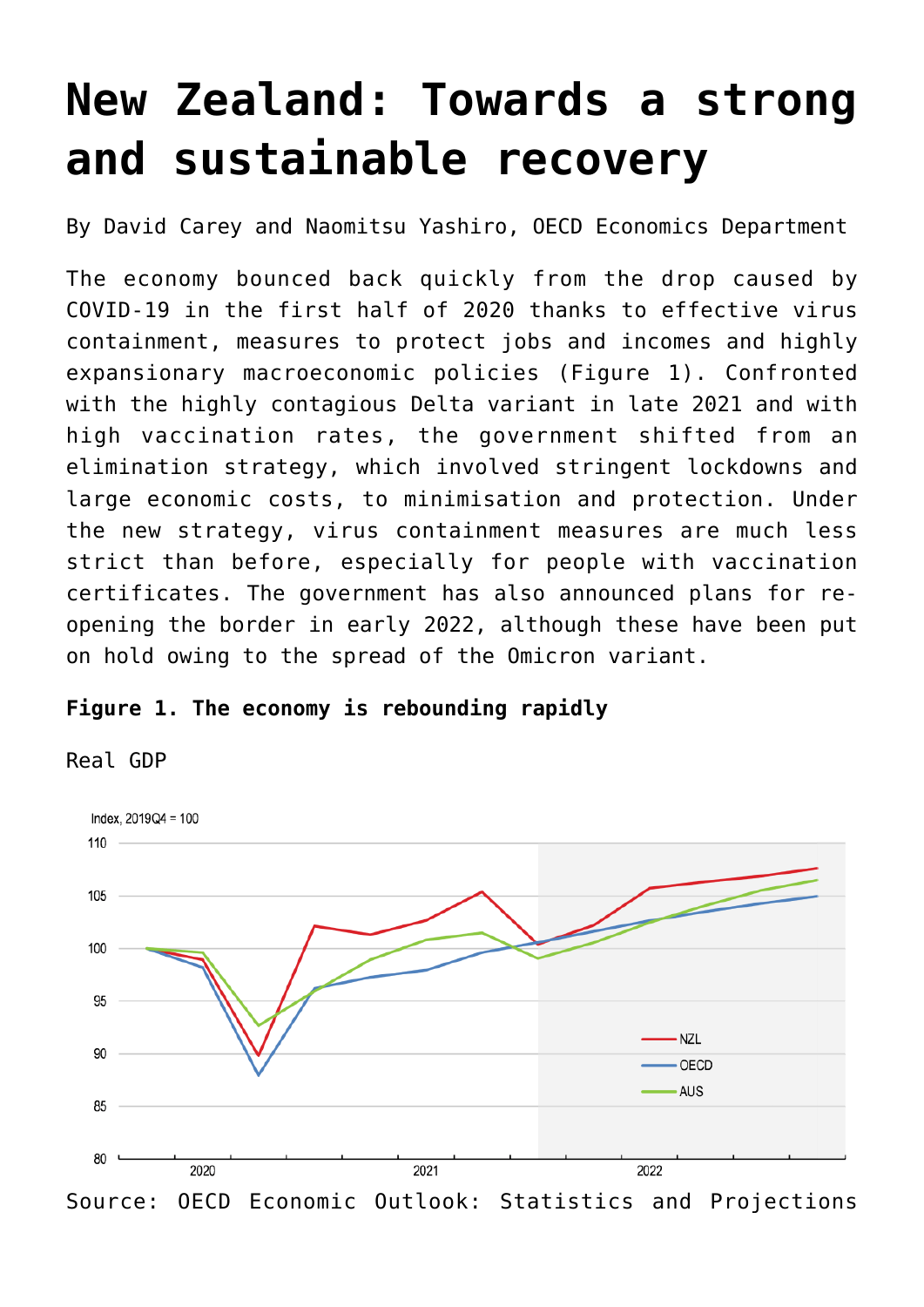(database).

However, macroeconomic stimulus has been so powerful in relation to the already vibrant state of the economy following the bounce back that the economy is now overheating. The labour market is tighter than ever and inflation has soared to 6%.

The [OECD Economic Survey 2022](https://www.oecd.org/economy/new-zealand-economic-snapshot/) discusses four main priorities for making economic growth strong and socially and environmentally sustainable:

# **1. Restore price stability and put public finances on a more sustainable path**

As inflationary pressure built up rapidly on the back of strong economic recovery and supply-side constraints, the Reserve Bank of New Zealand rightly initiated a monetary policy tightening cycle in October 2021. Judging by the stability of business leaders' longer-term inflation expectations at around 2%, the Reserve Bank benefits from high credibility, which will reduce the costs of disinflation. If the government were to accelerate fiscal consolidation, that would reduce the burden on monetary policy of restoring price stability. It would also expand room for manoeuvre to support the economy in future downturns. In the longer term, the government will need to take steps to prevent large increases in public debt caused by population ageing and rising healthcare costs, including by increasing the pension eligibility age.

## **2. Increase housing affordability**

Expansionary monetary policies and an initial easing in loanto-value restrictions underpinned a surge in house prices from already elevated levels (Figure 2). The Reserve Bank rightly judges current house prices to be unsustainable. The ongoing tightening in monetary policy and macro-prudential regulations and the tax changes that made investment in rental properties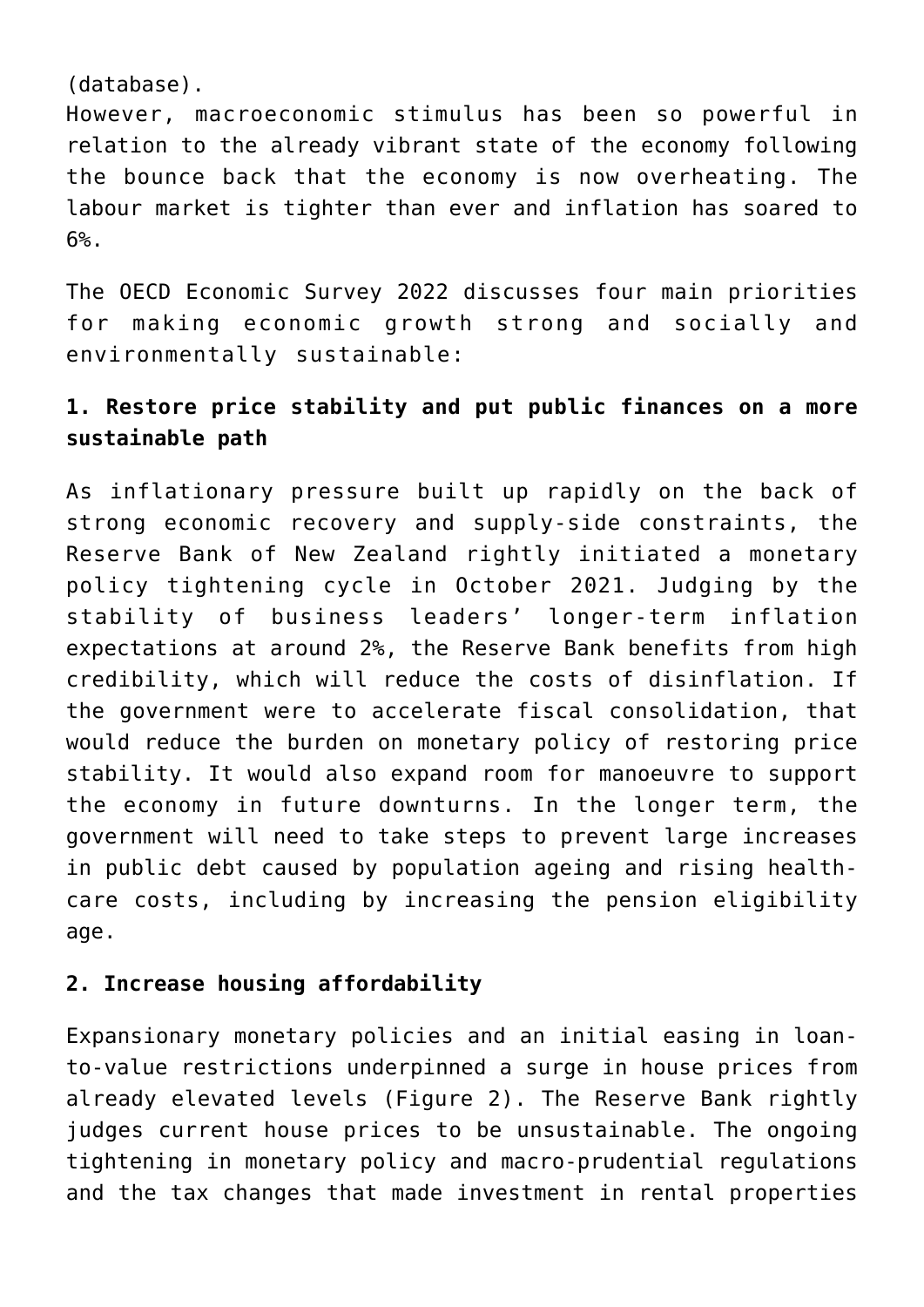less attractive are already slowing price increases. Recent urban planning reforms and increased funding for housingrelated infrastructure have boosted new housing supply beyond demographic demand for it, progressively reducing housing shortages and laying the ground for durable improvements in housing affordability. To realise the full potential of urban planning reforms, local governments need greater capacity to finance housing-related infrastructure and stronger incentives to do so.

#### **Figure 2. House prices have soared**



House price-to-income ratios

New Zealand's productivity has been lagging behind other advanced economies, despite its good institutional settings. One way to boost productivity is to enhance the diffusion of digital technologies. New Zealand has good digital infrastructure and New Zealanders already have a well-rounded skills set to thrive in the digital workplace. Despite these good bases for digital transformation, the digital sector is small and New Zealand makes little use of digital technologies to boost its export performance. Implementing the national

Source: OECD [Analytical house price indicators](https://stats.oecd.org/index.aspx?DataSetCode=EO). **3. Increase productivity through greater diffusion of digital technologies**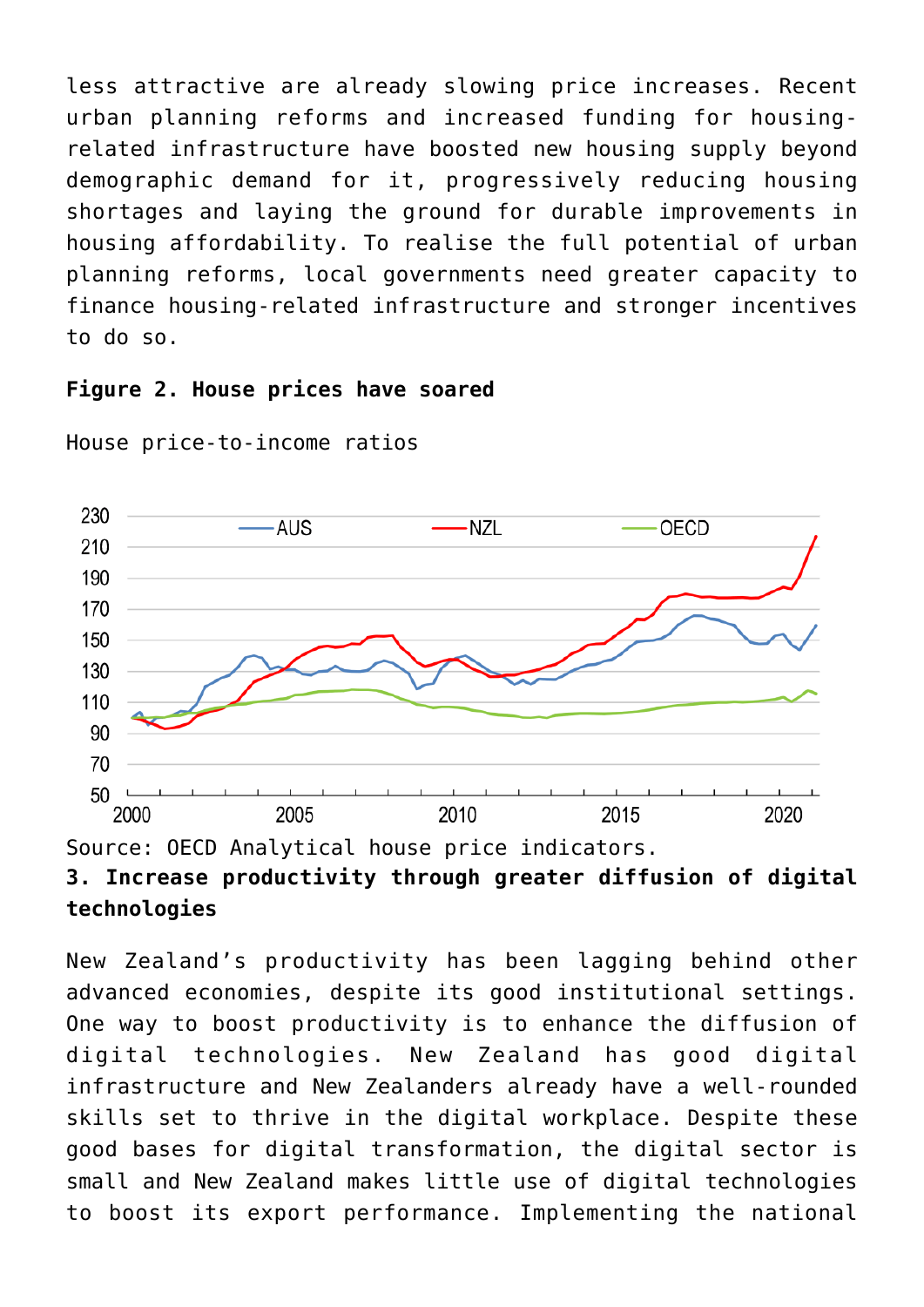digitalisation strategy is essential for advancing New Zealand's digital transformation. Specialised ICT skills run short, in part owing to COVID-19 related border restrictions. To build a strong domestic pipeline of ICT skills, students' maths skills should be improved, digital apprenticeships developed and help provided for women, Māori and Pacific Peoples to pursue digital careers. Stronger coordination between export promotion and innovation support would help boost the export expansion by firms that leverage digital technologies.

## **4. Implement measures to achieve greenhouse emissions abatement objectives**

New Zealand is not on track to meet either its Nationally Determined Contribution (a 41% reduction in emissions from the 2005 level by 2030) or its 2050 targets – net zero carbon emissions and a reduction in biogenic methane emissions from agriculture of 24-47% from the 2017 level (Figure 3). To meet these targets at least cost, substantial increases in carbon prices from progressively tightening the supply of emissions permits will be needed, complemented by further measures that address market failures not corrected by carbon pricing alone. Examples of such measures include accelerating the uptake of electric vehicles and creating options to decarbonise heavy transport and freight, which would promote a shift to sustainable transport.

#### **Figure 3. Emission reductions need to be accelerated**

Greenhouse gas emissions